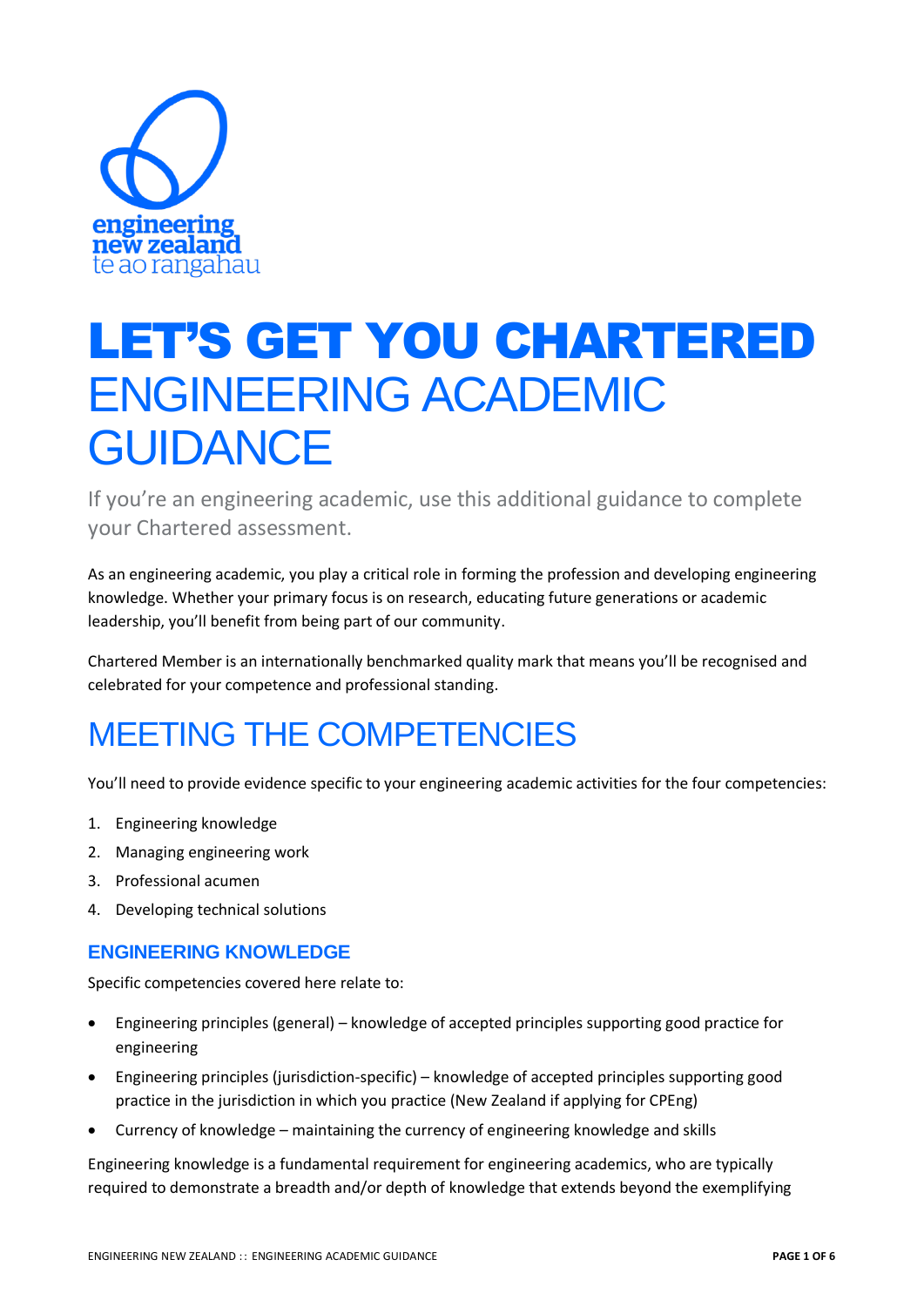academic qualification for entry to the engineering profession – an undergraduate degree/diploma recognised under an Accord.

Your self-assessment should provide a summary of the structured programme of knowledge and skills development that has prepared you to practise as an engineer in your practice area and your approach to ongoing professional development. It should also include a summary of the engineering knowledge demands of your work generally and your understanding of the principles, practices, standards, codes regulations – underpinning good practice in New Zealand.

The evidence you submit should support the general claims in your self-assessment and highlight actual examples of the application of:

### • **General engineering principles**

In an academic context, the application of general engineering knowledge and principles is likely to be evident in much of the work that you do, and evident in your outputs. These outputs will include delivery material and programme design for the teaching practice area, and research papers and reports for the research practice area.

• **New Zealand-specific principles, practices, standards, codes regulations to the extent that this is required in the work that you do**

The extent to which you engage with New Zealand standards, codes and regulations will vary depending on the nature of your work. There is likely to be a stronger requirement in this area if you are engaged in consultancy type work, but it may be less relevant in a research context. Equally, a level of awareness or understanding of codes and standards will be required in the context of your teaching activities, with a deeper understanding likely to be necessary if you are teaching more applied courses or programmes.

• **The development and or application of new knowledge**

### **MANAGING ENGINEERING WORK**

Specific competence elements covered here include:

- Decision making be responsible for making decisions on (part or all of) engineering activities
- Management manage (part or all of) engineering activities in accordance with good engineering management practice
- Judgement exercise sound (professional) engineering judgement
- Risk management identify, assess and manage engineering risk

Your self-assessment should explain the engineering management and decision-making responsibilities you have, the sorts of engineering activities that you encounter and the approaches that you take to making sound engineering judgement in these situations.

You should include a summary of the approaches that you take to managing engineering risk, with particular attention to your approach to safety, sustainability and quality management. The evidence you submit will need to provide actual examples that support the general claims in your self-assessment.

While not all engineers will be responsible for managing people or projects, all engineers are required to assume a level of responsibility for managing aspects of engineering work and for associated judgement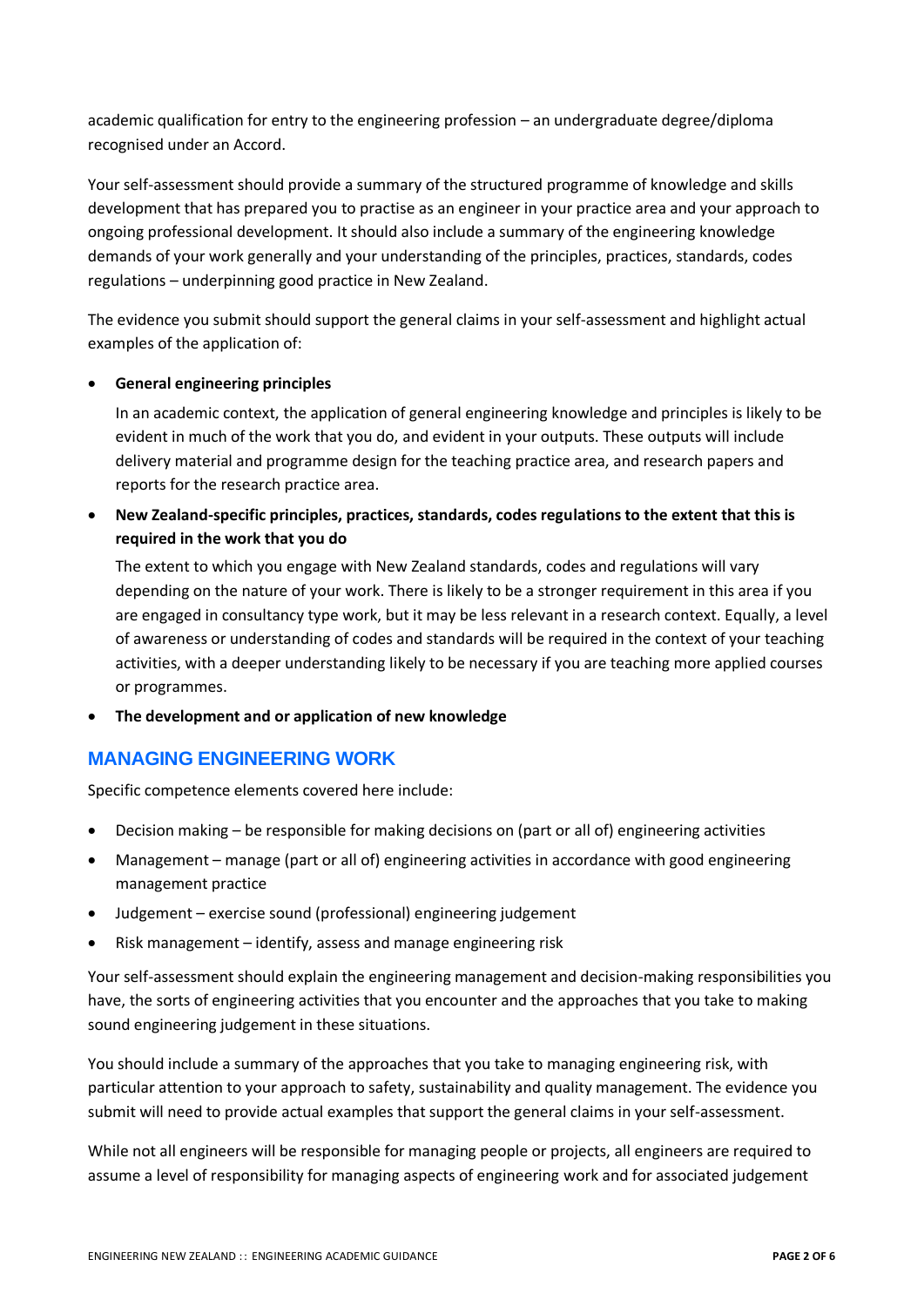and decision-making. This is as true for engineering academics as it is for engineers working in other sectors.

For some engineering academics, these 'managing' competencies assume greater significance and can be demonstrated in examples of work that they undertake to manage activities in relation to an academic department, faculty, programme, research group, or substantial group research project. For other engineering academics, the focus is likely to involve:

- Managing their own teaching contribution (the ongoing development, alignment and quality of the academic course(s) they are responsible for) in the context of the wider, and constantly evolving, academic programme and environment.
- Managing complex (albeit individual or small group) research or consultancy proposals, projects or activities.
- Managing students at undergraduate or postgraduate level.

# **PROFESSIONAL ACUMEN**

Specific competence elements covered here include:

- Ethics conducting professional engineering activities to an ethical standard at least equivalent to the Code of Ethical Conduct
- Social, cultural and environmental impacts recognising the reasonably foreseeable social, cultural, and environmental effects of engineering activities generally
- Communication communicating clearly to engineers and others

Your self-assessment should demonstrate your understanding of your ethical obligations and how this influences the way that you conduct your engineering activities. You should also summarise your general understanding of the potential social, cultural and environmental impacts of your work and the approaches that you take to optimising societal outcomes. The evidence you submit will need to provide actual examples that support the general claims in your self-assessment. Examples of work that you might draw on could include:

- Involvement in programme level initiatives to address the delivery and assessment of professional practice attributes.
- Delivery of courses, or substantive course components, that directly address professional practice competencies and/ or examples of the integration of professional practice competencies into technical courses or project work.
- Examples where you have addressed ethical or other professional practice matters as part of your own research, or the supervision of substantive student research activities.
- Research funding proposals addressing cultural, ethical or other professional practice issues.
- Competencies in communication would be demonstrated by dissemination of research through a combination of papers and presentations at national and international conferences.

# **DEVELOPING TECHNICAL SOLUTIONS**

Specific competencies covered here relate to:

• Defining, investigating, and analysing engineering problems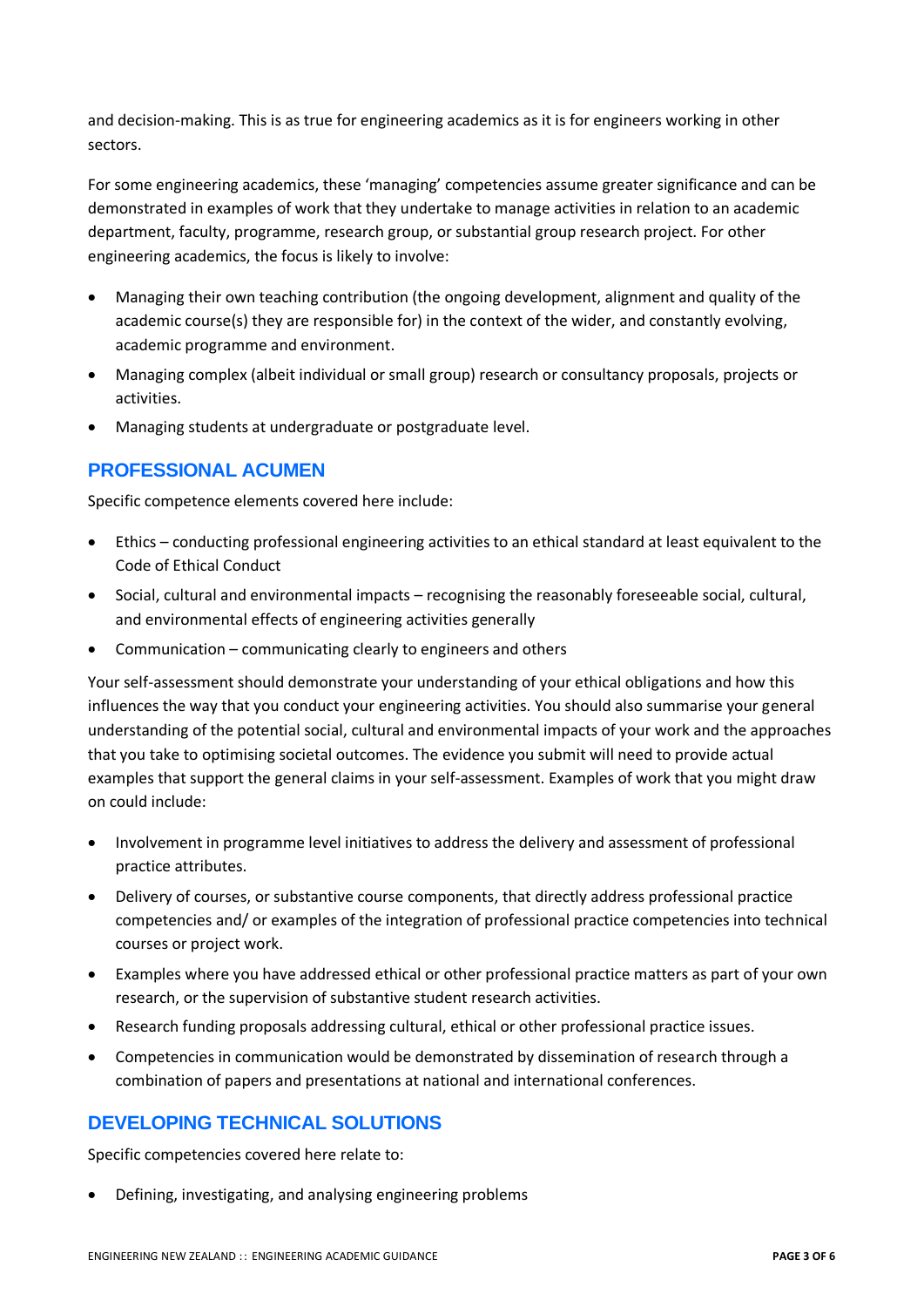• Designing or developing solutions to engineering problems

Engineers engineer a better world. The application of engineering principles to develop technical products or solutions that benefit society is a central defining characteristic of the engineer. There are a range of tasks or activities that contribute to the development of a product or outcome, including: researching, planning, investigating, scoping, modelling, designing, composing, constructing, supervising, (project) managing, leading, reviewing, or teaching/educating.

This is reflected in the fact that engineers fill a wide range of engineering roles, including: research and development, design, product development, project management, asset management/maintenance, contract management, construction management, production management, technical leadership, business leadership, governance, teaching and learning.

The competence standard and assessment process are inclusive of engineers working in any of these roles.

Safety, sustainability and quality are elements that must be considered throughout the development of any technical solution and this applies equally in an academic context. Irrespective of the nature of the engineering role you have or activities you undertake, it is important that your self-assessment shows how consideration of these factors is integral to your work.

Your self-assessment should briefly summarise the sorts of engineering problems you encounter (from a research, consultancy and/or teaching and learning perspective), and the approaches that you take to analysing and resolving them.

The evidence you submit should provide actual examples that support the general claims in your selfassessment.

Research-based activities are likely to include:

- Specific nominated research outputs drawn from your latest PBRF portfolio.
- Other more industry facing research or consultancy work, which might not have been prioritised as part of a PBRF portfolio. Examples of this might include:
	- o Involvement with standards committees
	- o Technical seminars in industry
	- o Industry based consultancy work
	- o Expert witness work

In a teaching and learning context you might include:

- Evidence of the development/delivery or leadership of elements of an Engineering New Zealand accredited engineering programme including a clear statement of the pedagogical rationale and learning outcomes.
- Coherent design and delivery of teaching and assessment programmes at a course or programme level. Examples of complex educational course or programme design are likely to include evidence of:
	- o Constructive alignment with overall programme outcomes
	- o Adapting to changes in student capability/student profiles
	- o Incorporation of blended learning approaches
	- o Incorporation of advancing technical knowledge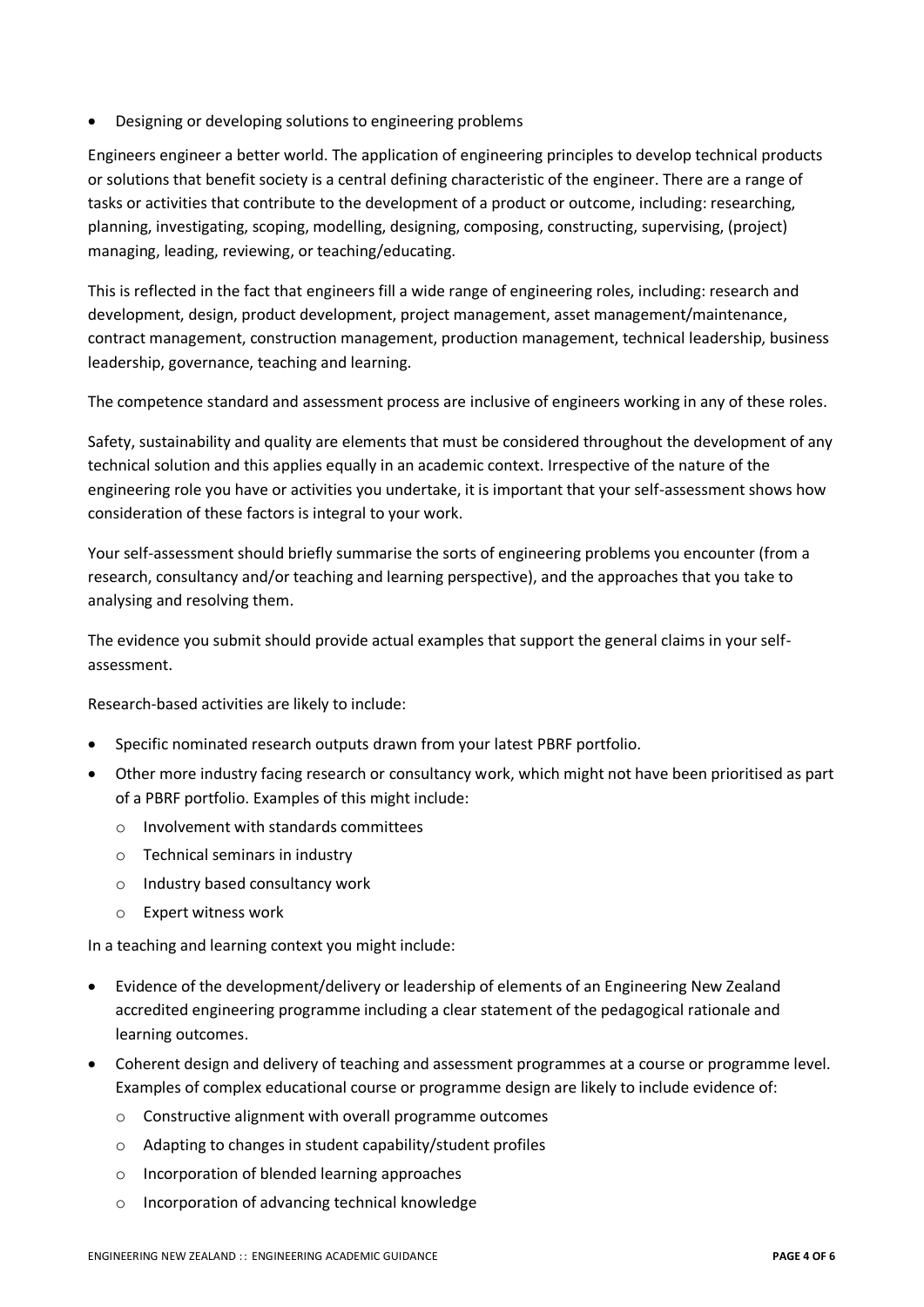• Final year project and/or thesis supervision.

# COMPILING YOUR COMPETENCE APPLICATION

### **WORK HISTORY RECORD**

This should be a full academic CV outlining career progression and significant engineering activities, including:

- Positions held in industry and academia
- Key publications
- Grants gained
- Thesis/research projects supervised
- Courses taught
- Key research areas
- Administrative/service duties performed
- Consulting/standard setting/expert witness activities

### **CPD RECORDS**

Continuing professional development is fundamental to an engineering academic's work.

If your career has been focused on research so far, you can demonstrate this by:

- Your research record and evidence of research progression
- Published work, typically journal publications
- Supervision of postgraduates

You could submit elements of your PBRF portfolio as evidence of the above.

If your career has been focused on teaching and learning, significant professional development is likely to be associated with:

- New course development
- Review and development of existing courses to reflect evolving practices/knowledge/technologies.
- Industry engagement to maintain currency of engineering practice knowledge
- Contribution to academic quality processes at your institution
- Contribution to accreditation processes
- Completion of a certificate or diploma in teaching

The Assessment Panel wants to be assured you are taking the right steps to maintain the currency of your engineering knowledge and skills.

You can record CPD activities in the Members area of our website, then in your application supplement by referring to with reference to your academic CV by summarising CPD associated with key research or teaching outputs.